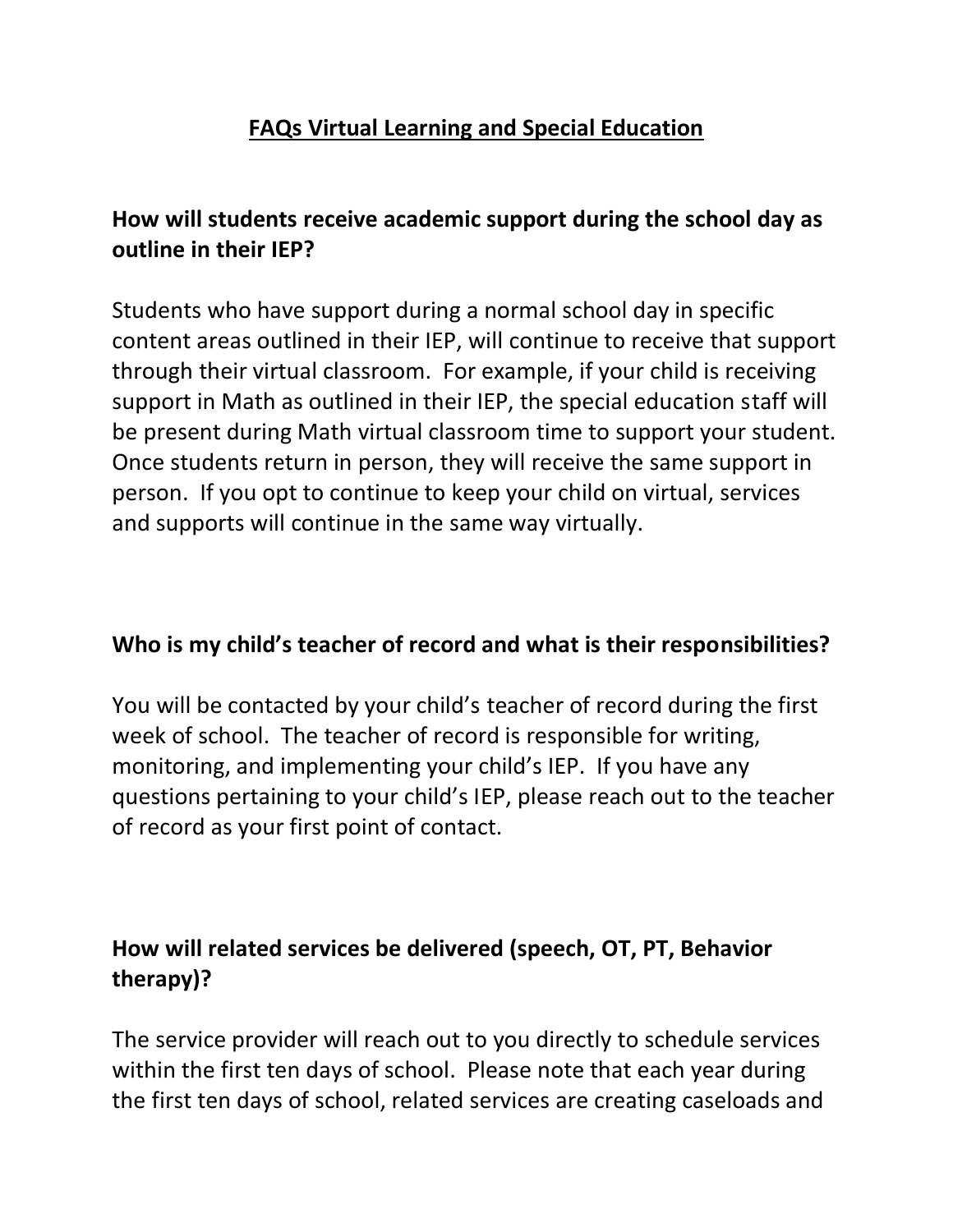time slots for every student. We will do our best to schedule time that best supports each child based on his/her needs. All services will be provided virtually during the first four weeks of school. This will be the model until students return to school in person. If you opt to keep your child home after in person resumes, services will continue virtually.

# **Questions specific to the Early Childhood Program located at Wadsworth Elementary:**

# **Who can attend this program?**

**ONLY** students who have been evaluated and have qualified for an IEP can attend this program. Typically, students who have participated in First Steps Programming know ahead of time if their child will qualify for Early Childhood Programming at Wadsworth.

# **How do I request an evaluation if I believe that my child may be eligible for services?**

Step 1: Please register your child on-line first.

Step 2: Once the on-line registration is completed, you need to make an appointment with the Wadsworth secretary to bring in your residency documentation. We need all of this information before any screening or evaluation can be requested by a parent so that we can assign them an STN number.

Step 3: Once residency is verified, please request an evaluation in writing to the building principal. A record review will be conducted within ten school days with the appropriate diagnostic team members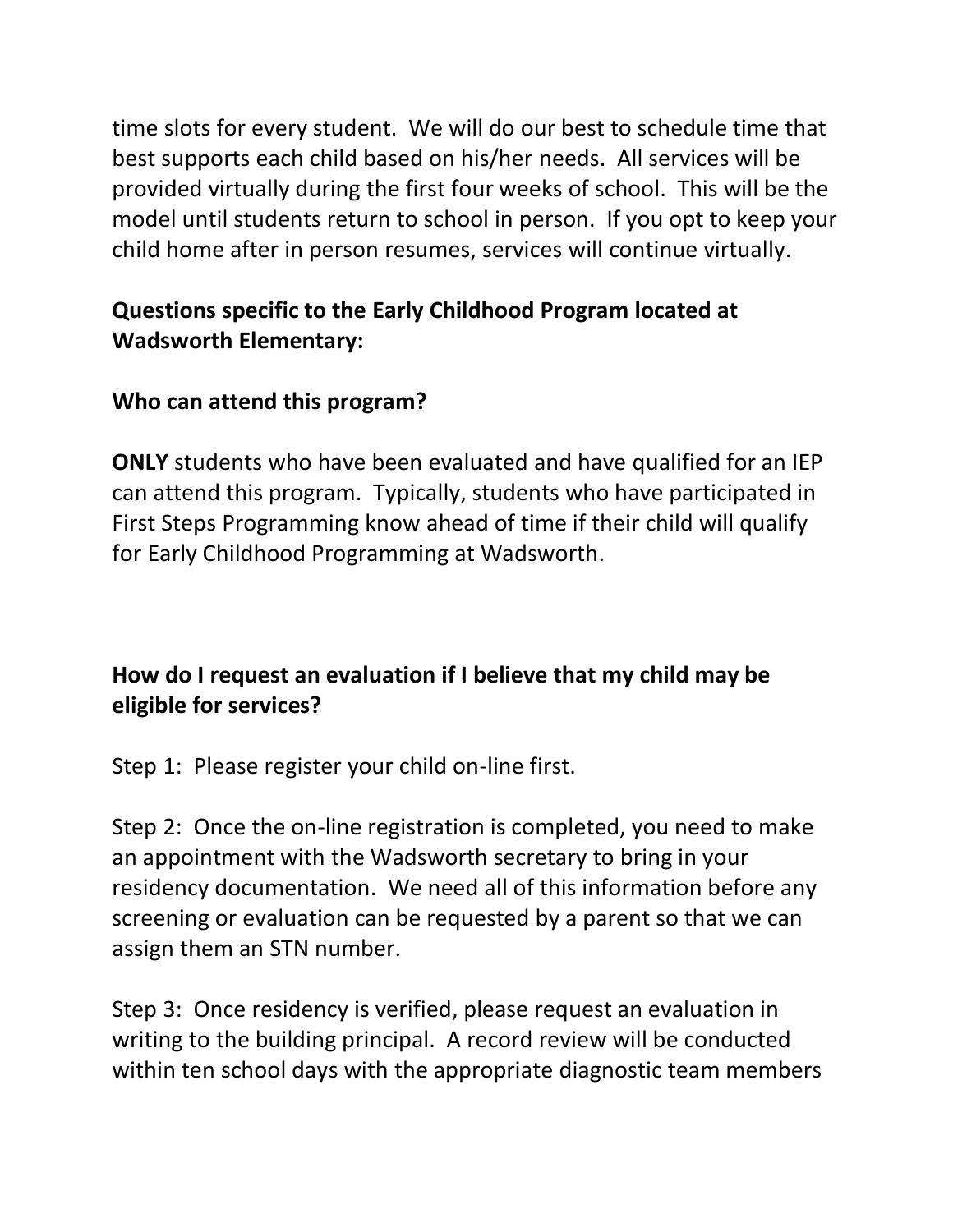to determine if an evaluation is warranted based on information provided by the parent and available student data.

Step 4: The determination of the record will be shared with the parent in writing. I**f an evaluation is warranted, parent consent will need to be documented before any part of the evaluation can be conducted.** 

Step 5: Once parent consent is received, the (50) school-day timeline to conduct the evaluation and meet to determine eligibility begins.

**\*Please note that your child MAY only qualify for "speech only service". This would NOT mean that your child is eligible for the Early Childhood Program. An IEP would be implemented with services to support your child in Speech which would require your child to be brought in by parent on a scheduled speech time day/time provided by school staff in person or virtually (depending on Return to Learn Status).**

# W**hat if my student receives support in the Elementary or Middle-High School Intense and Therapeutic Classroom?**

Your child will receive virtual instruction much like every other student in the district. The teacher will provide communication as to what the daily schedule will look like so that you have an idea on how to structure your child's day. Please know that we understand that your child may struggle with attending to the classroom virtually for long periods of time. Please communicate with the classroom teacher. We understand the challenges that virtual learning presents. We want to work with you to best support your child and make accommodations as needed, in an effort to best support the needs of each individual child.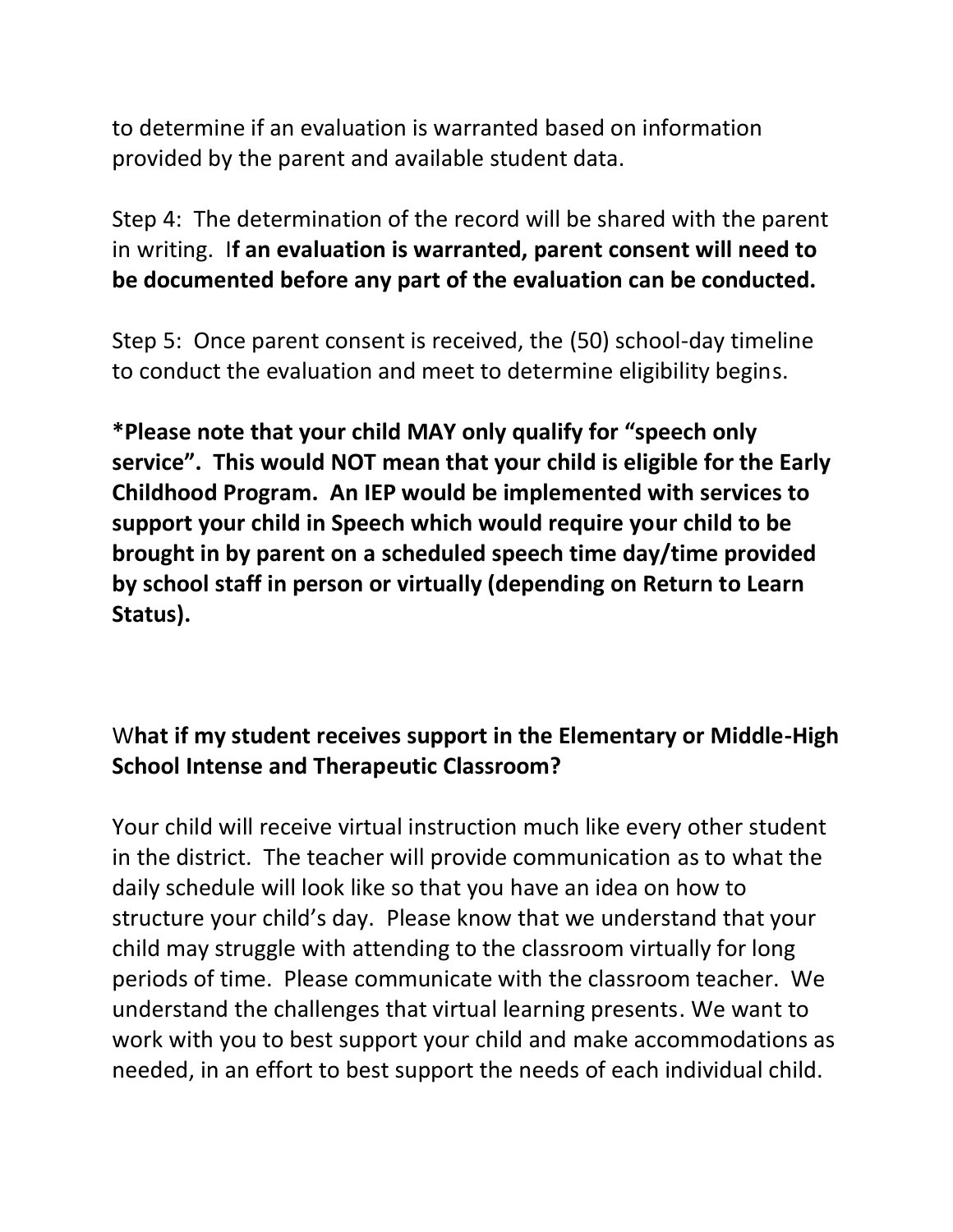### **What if my student receives support in the Elementary or Middle-High School Social-Emotional Classroom?**

Your child will receive virtual instruction much like every other student in the district. The teacher will provide communication as to what the daily schedule will look like so that you have an idea on how to structure your child's day. Please know that we understand that your child may struggle with attending to the classroom virtually for long periods of time. Please communicate with the classroom teacher. We understand the challenges that virtual learning presents. We want to work with you to best support your child and make accommodations as needed, in an effort to best support the needs of each individual child.

# **What do I do if my child was in the middle of a special education last year and it was unable to be completed?**

For many that were coming due, a case conference was scheduled and held to continue the evaluation as all testing could not be conducted due to Covid 19 restrictions implemented beginning in March of 2020. For those that were not conferenced, a case conference will be scheduled in the coming weeks.

#### **What do I do if I want my child to be evaluated for Special Education?**

Please email your building principal directly to request a special education evaluation. Upon receiving your request, a record review will be held by the diagnostic team to determine if a special education evaluation is warranted based on data specific to the student. Parents will receive determination in writing. If a special education is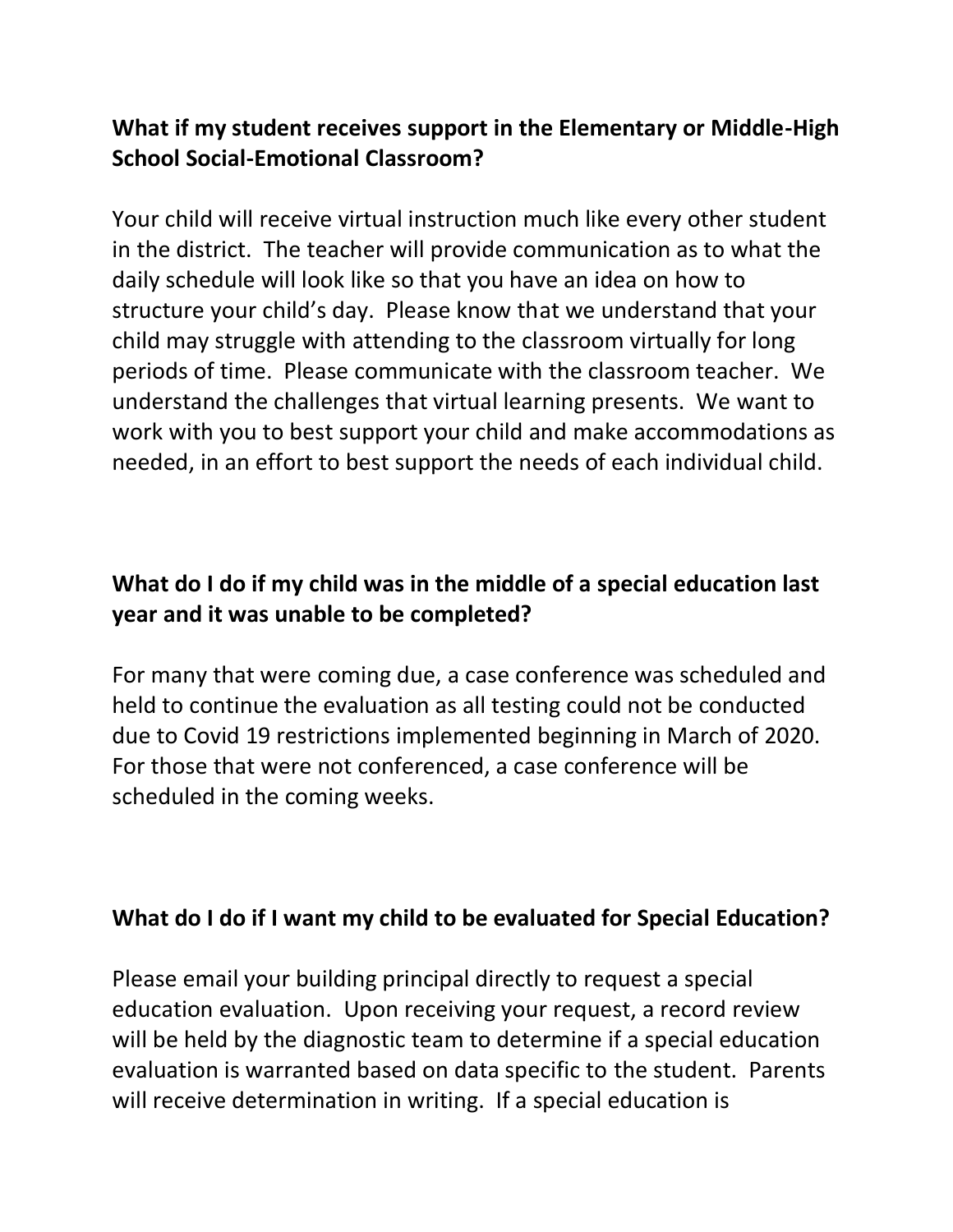warranted, parent consent will be needed to begin any component of that evaluation. Once parent consent is received, the diagnostic team will have (50) school days to conduct the evaluation and meet to determine if student is eligible for services, as well as review the results of the evaluation.

#### **How will evaluations be done? In person? Virtually?**

Some components of an evaluation can be done virtually, while other components of the evaluation will need to be conducted in person but by appointment only. Please respond to the diagnostic team promptly so we can complete all portions of the evaluation as soon as possible to best support your child in the upcoming school year. All attempts to contact parent to conduct evaluations will be documented so that we can remain in compliance with our (50) school day timeline. We ask that you respond and commit to appointments that are made in an effort to complete all portions of the evaluation in a timely manner.

#### **How will annual case conferences be convened?**

You will be contacted by your child's teacher of record to schedule your case conference. The draft IEP and notice of conference will be emailed to you. Three attempts to schedule the case conference with parent will be made. After three documented attempts to parent, the case conference will be held as scheduled. Final copies of IEPS will be emailed to parent. We prefer under the current circumstances that case conferences are held over the phone or by zoom meeting. We will honor any parent requests to have case conferences in person, but please understand that some CCC members will need to be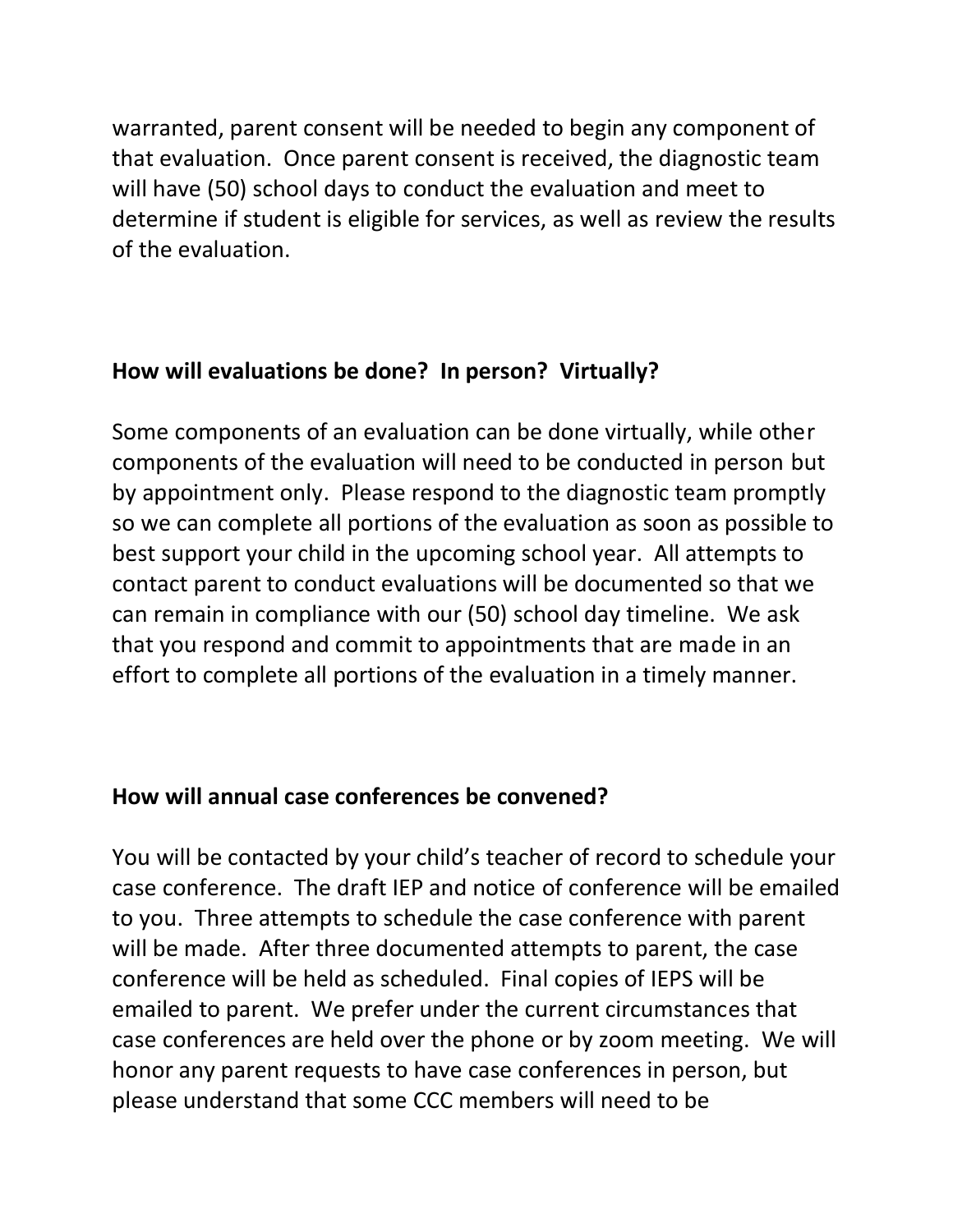conferenced in if they are unable to meet in person. If a parent would like to meet via Zoom for their child's case conference, we will honor that request if the parent puts that request in writing to the teacher of record.

#### **Who do I contact with issues pertaining to my child's IEP?**

Contact the teacher of record directly.

#### **Who do I contact about classroom assignments and grades?**

Contact the classroom teacher directly.

#### **Who do I contact in regards to discipline?**

Contact the dean of students or building principal directly.

#### **Who do I contact to request a Special Education Evaluation?**

Contact your building principal directly, in writing.

**Who do I contact about Schoology or Power School issues?**